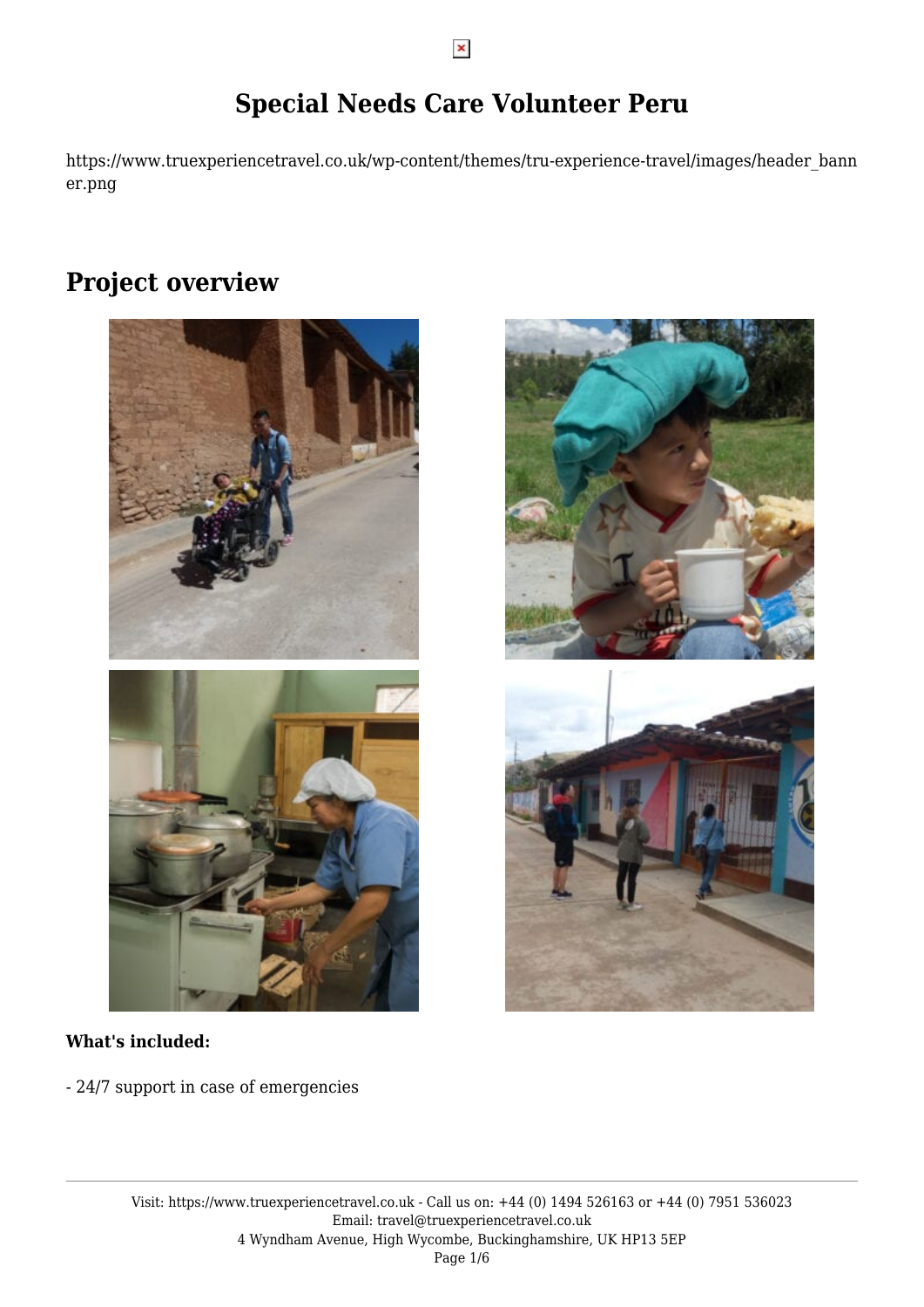## **Special Needs Care Volunteer Peru**

https://www.truexperiencetravel.co.uk/wp-content/themes/tru-experience-travel/images/header\_bann er.png

- Accommodation
- Airport Pick up
- English speaking coordinator
- Meals
- Orientation

### **What's not included:**

- Airport drop off
- Flights
- Travel insurance
- Vaccination
- Visa

# **Project itinerary**

During your time as a Special Needs Care Volunteer in Peru, you will be part of daily therapy sessions, helping the local staff to care for disabled children, and making their days fun!

### **Mandatory Orientation Day**

On the Monday of your first week here in Peru, you will join our orientation day, to get familiar with the surroundings as well as local culture. Your Special Needs Care Volunteer programme will continue as usual from Tuesday onward throughout the rest of the week.

### **Orientation Day Schedule**

- Introduction meeting, House rules, Setting Expectations, Health and Safety Advice and handling of documents.
- Peruvian Do's and Don'ts, Peruvian Culture Lessons and Spanish Language Lessons.
- Tour around the compound and local area; where to find local shops, and arrange a sim-card if necessary.
- Lunch
- Small hike to 'white crosses hill' where you can have Thermal Baths in Banos (Optional) and a massage session (Optional) .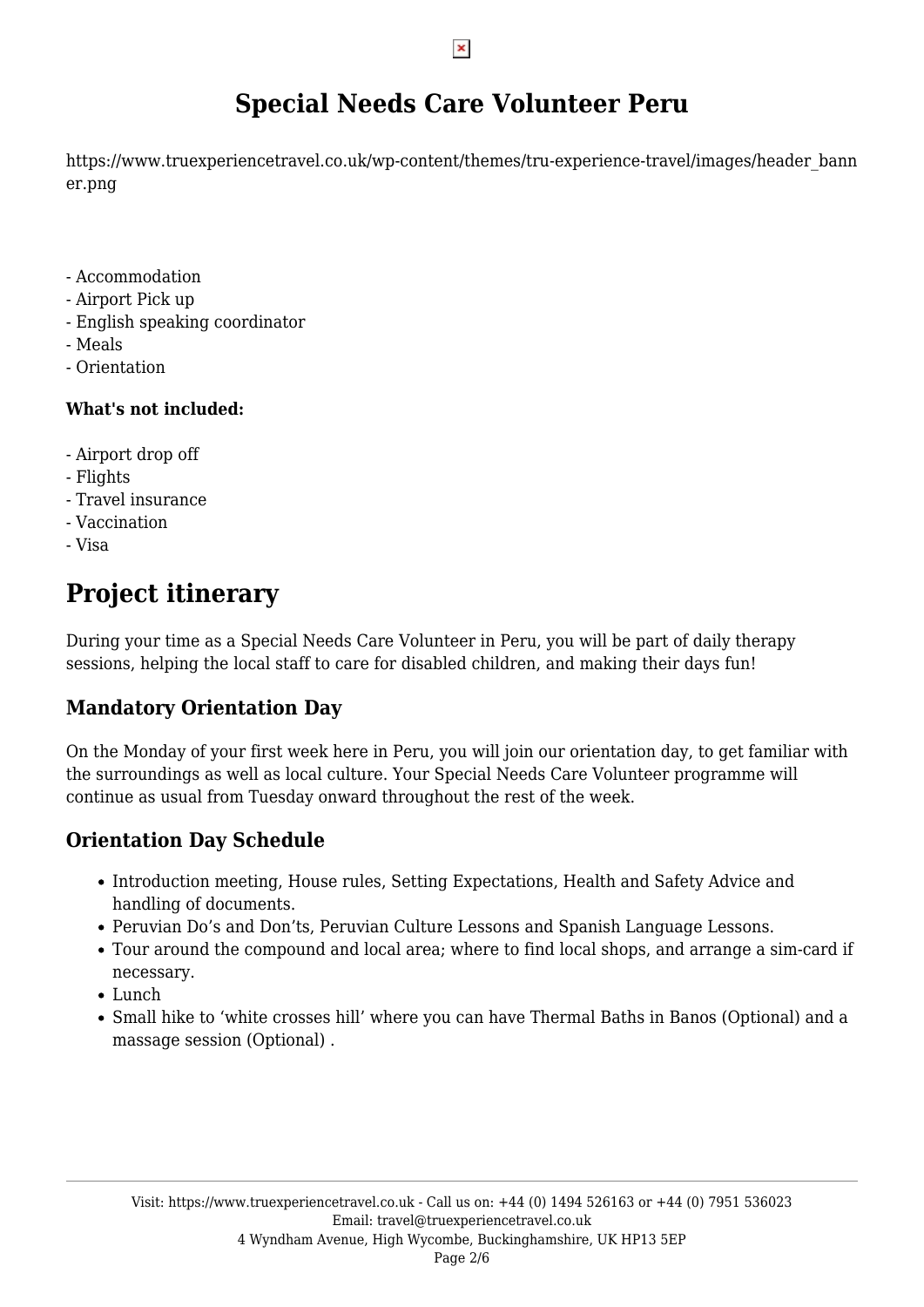## **Special Needs Care Volunteer Peru**

https://www.truexperiencetravel.co.uk/wp-content/themes/tru-experience-travel/images/header\_bann er.png

### **Special Needs Care Volunteer – Daily Schedule**

### **Tuesday – Friday**

- Breakfast
- Special Needs Care Volunteer project from 08.00-13.00
- Lunch
- Free Time
- Dinner

**Please note:** This schedule can be changed and/or amended depending on weather conditions, local conditions and unforeseen circumstances.

### **Evenings and Weekends**

Your evenings and weekends are yours to spend as you wish. Many volunteers will hang out at the volunteer accommodation with other volunteers, and travel further afield with their new-found friends at the weekends.

### **Transportation**

From your Special Needs Care Volunteering project in Peru, we provide free transport to your next program at the following location(s):

Lambayeque (Chiclayo) Huanchaco Chiclayo

### **Places to Visit**

### **Chiclayo**

You can easily reach Chiclayo, Peru's fourth biggest city, by public transport which is cheap and frequent. Chiclayo offers shopping centres, a cinema and nightlife, but it is also a major traffic hub in northern Peru. This makes it easy to travel on the weekends or after your program.

There are plenty of small restaurants or shops around the area. There is an active surfing community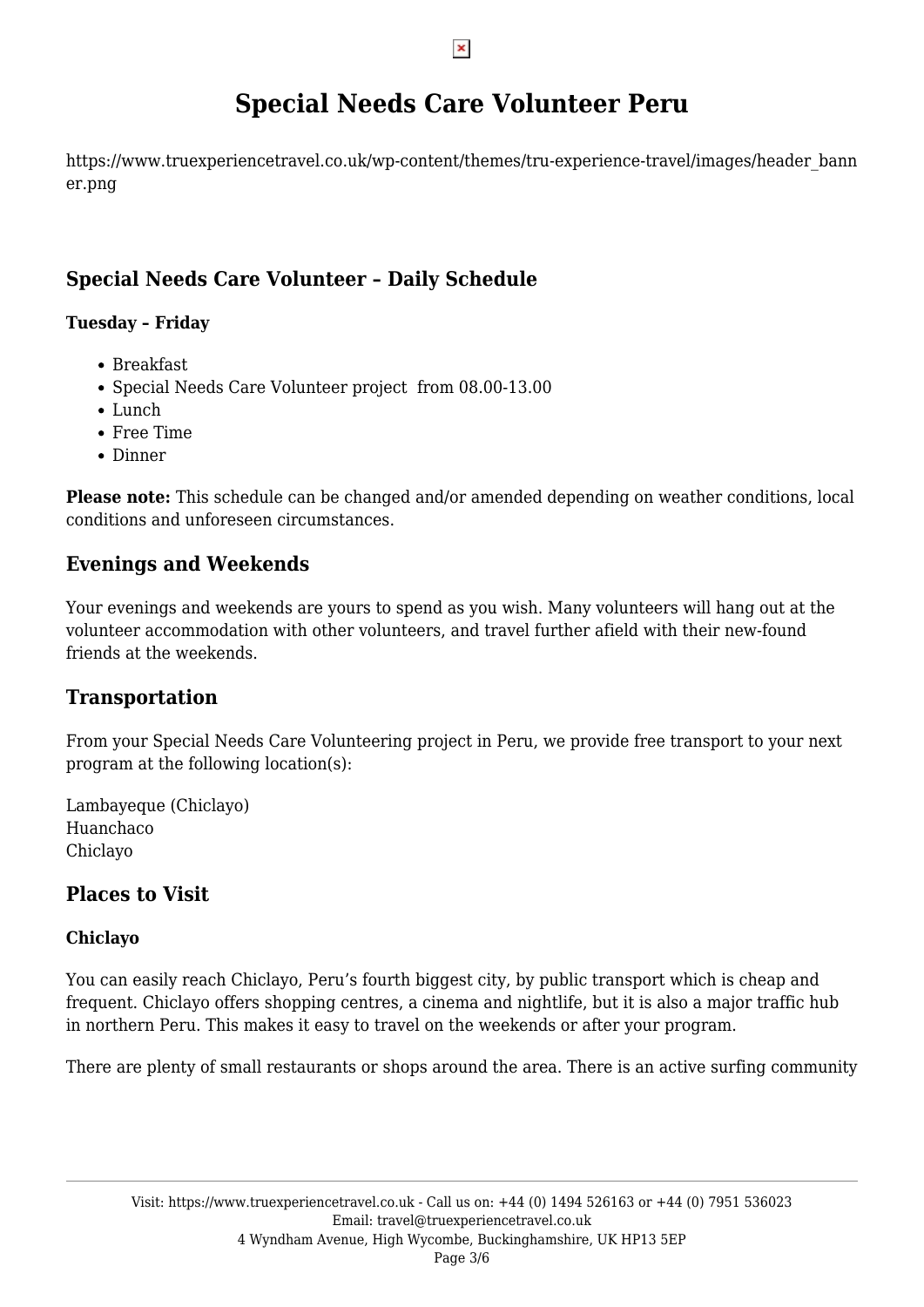## **Special Needs Care Volunteer Peru**

https://www.truexperiencetravel.co.uk/wp-content/themes/tru-experience-travel/images/header\_bann er.png

and it is easy to make local friends, we can also point you to our Tandem Skydiving program and some other events.

### **Huanchaco**

Only 12 km outside Trujillo. Once a quiet fishing hamlet, the town is now one of the best places for surfing.

### **Trujillo**

Founded by Francisco Pizarro in 1534, Trujillo has 709,500 inhabitants. It is the home of the beautiful Plaza de Armas and its glamorous colonial. 4 hrs from our accommodation, this city by the ocean is referred to as the everlasting spring, where the temperature is usually 32ºC, and where the very important Festival de la Marinera takes place.

Having said that, the main reason why most people pass through this coastal city is to visit one of Peru's top attractions: the Chimú adobe city of Chan Chan.

### **Chan Chan**

Built around AD 1300, Chan Chan is the largest pre-Columbian city in the Americas and the largest adobe city in the world. You can visit it by taking a combi from C/España. The ticket (10 S) includes entrance to the Nik-An temple, the Chan Chan museum, the Huaca la Esmeralda and the Huaca Arco Iris.

A bit further from the city, the Huaca del Sol y la Luna is over 700 years older than Chan Chan and belongs to the Moche culture. The temple is filled with icons representing Ai-Apaec, the god of the mountains, feared for provoking phenomena like El Niño. To stop him from sending heavy rains, the Moches would offer him human sacrifices.

### **Kuntur Wasi**

The ruins of a religious structure in Peru's northern highlands only 2 hours from our accommodation.

#### **Cajabamba, Huamachuco**

Located 5 hours away is a northern Peru town, rich with history, politics, religion, culture and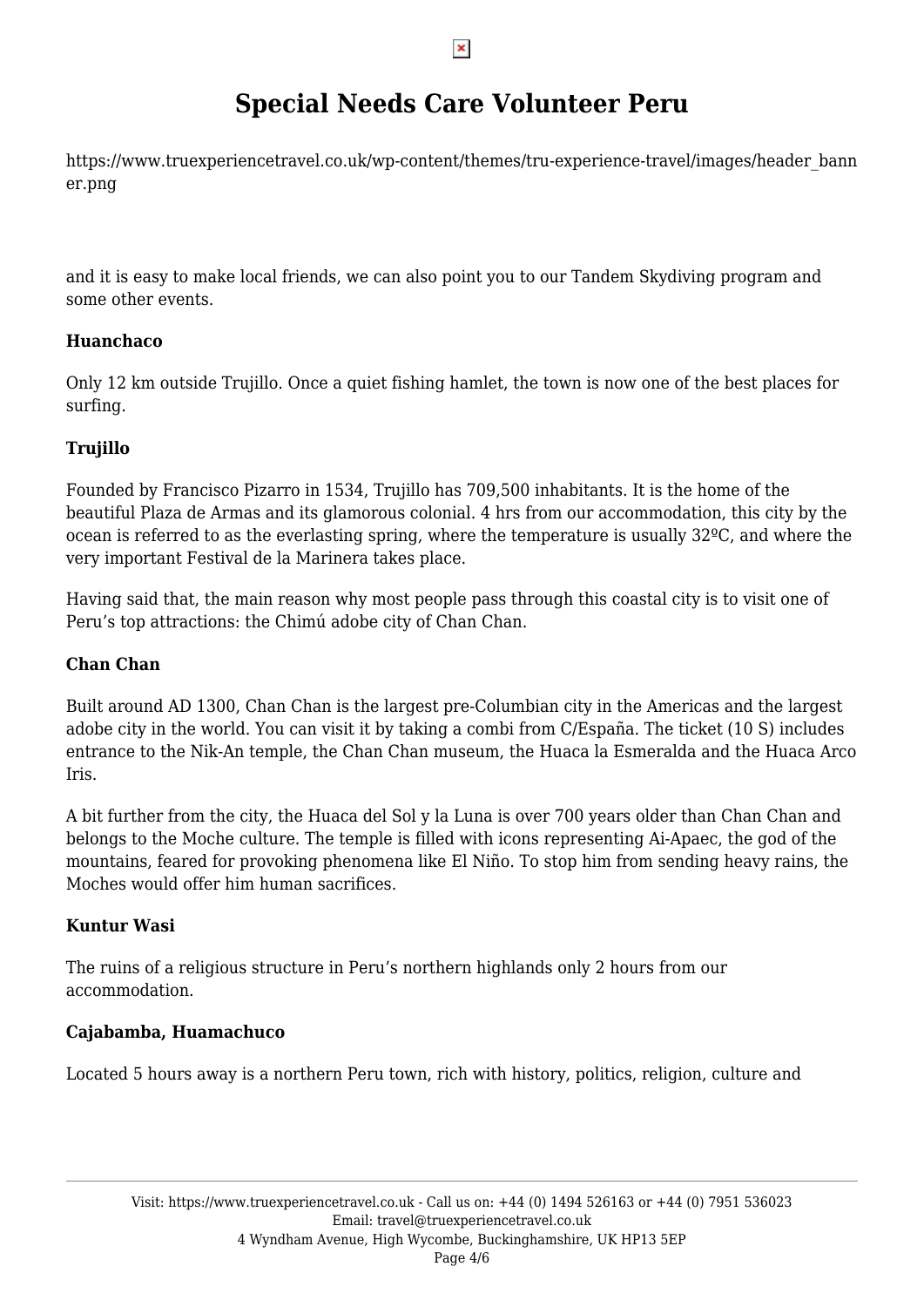## **Special Needs Care Volunteer Peru**

https://www.truexperiencetravel.co.uk/wp-content/themes/tru-experience-travel/images/header\_bann er.png

hometown of the international famous muralist Jose Sabogal. Here, you can also visit unspoiled archaeology sites and old monuments.

#### **Bambamarca and Chota**

Located 3 and 4 hours away, respectively, these towns are known for their festive activities in the months of June/July. If you're here during this time, don't miss out!

### **Leymebamba and La congona**

Six hrs driving up north, are these beautiful tiny villages. Leymebamba is quiet, but with a exciting museum with over 200 mummies! La Congona can be reached on foot by hiking uphill from Leymebamba.

### **Chachapoyas**

Also known as the Warrior of the Clouds, the Chachapoyas were a pre-Incan civilisation that lived in the cloud forests of present-day Peru. Chachapoyas contains intriguing archaeological sites to explore, however, the drive is 12 hours away from our centre, so good planning will be required.

#### **Kuelap: The second Machu Picchu**

Famous fortress of the mystic "cloud warriors". One of the very few places never conquered by the Incas. Visitors describing Kuelap indicate that it is "as impressive as Machu Picchu" while it is by far not as crowded or expensive.

The government just recently decided to invest heavily into tourist infrastructure around Kuelap. Be one of the last persons discovering it while it is still relatively unknown!

#### **Gocta**

The waterfall of Gocta (771m) is amongst the highest in the world. Although methods of measurement are debatable, it got recognized as the world's third-highest waterfall, right after Angel Falls (Venezuela) & Tugela Falls (South Africa). Combine your visit with Kuelap and pick Chachapoyas as your home base to have an adventurous weekend!